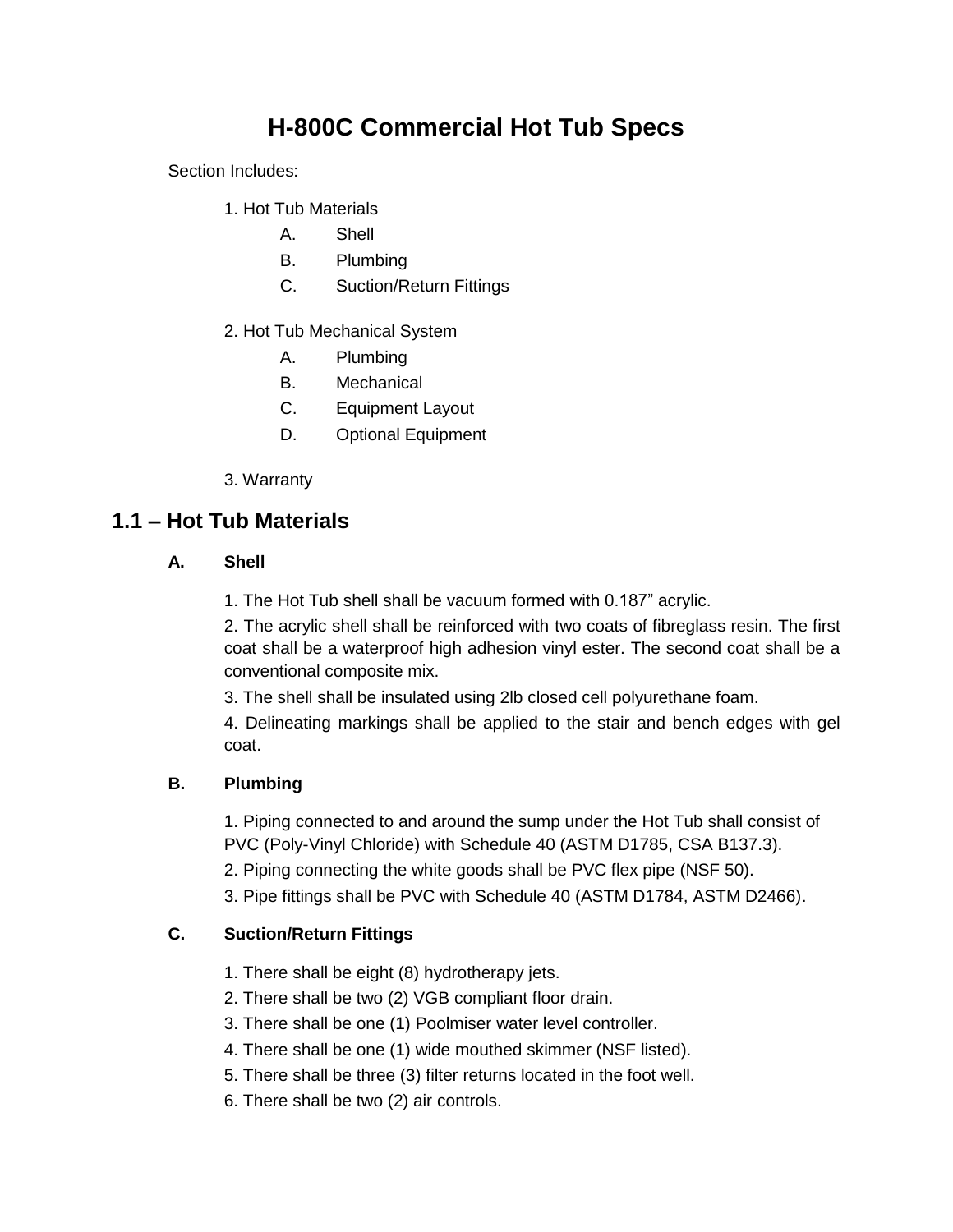# **1.2 – Hot Tub Mechanical**

#### **A. Plumbing**

1. Piping connecting the pump, filter and heater shall consist of 2" Schedule 40 rigid PVC (ASTM D1785, CSA B137.3).

2. Pipe fittings shall be PVC with Schedule 40 (ASTM D1784, ASTM D2466) except when connecting directly to the heater CPVC Schedule 80 (ASTM D1784, F441) shall be used.

3. One (1) Schedule 40 2"  $x \frac{3}{4}$ " reducing bushing to allow for a fresh water connection.

4. Four (4) Schedule 40 PVC true union ball valve with EPDM seats.

#### **B. Equipment**

The basic mechanical package shall consist of:

1. One (1) 240V single phase 3/4hp filter pump with strainer (NSF listed, UL listed)

2. One (1) 240V single phase 2hp jet pump with strainer (NSF listed, UL listed).

- 3. One (1) 100 sq.ft cartridge filter (NSF listed).
- 4. One (1) 240V single 11kW Electric Heater (UL listed).
- 5. One (1) 2" Blue White flowmeter.
- 6. Two (2) Inline thermometers.

Please note that some dealers may purchase only a pre-plumbed hot tub shell and supply their own equipment.

#### **C. Packaged Equipment Layout**

1. All equipment shall be organized, mounted and plumbed to stub outs per the equipment layout on the hot tub drawing.

- 2. All equipment shall be mounted on two (2) waterproof, plastic pads.
- 3. Thermometers and gauges shall be provided, but not installed.

Not included: Following, but not limited to:

- 4. Connection piping between pre-plumbed shell and packaged mechanical equipment.
- 5. Control and power wiring and electrical components.

#### **D. Optional Equipment**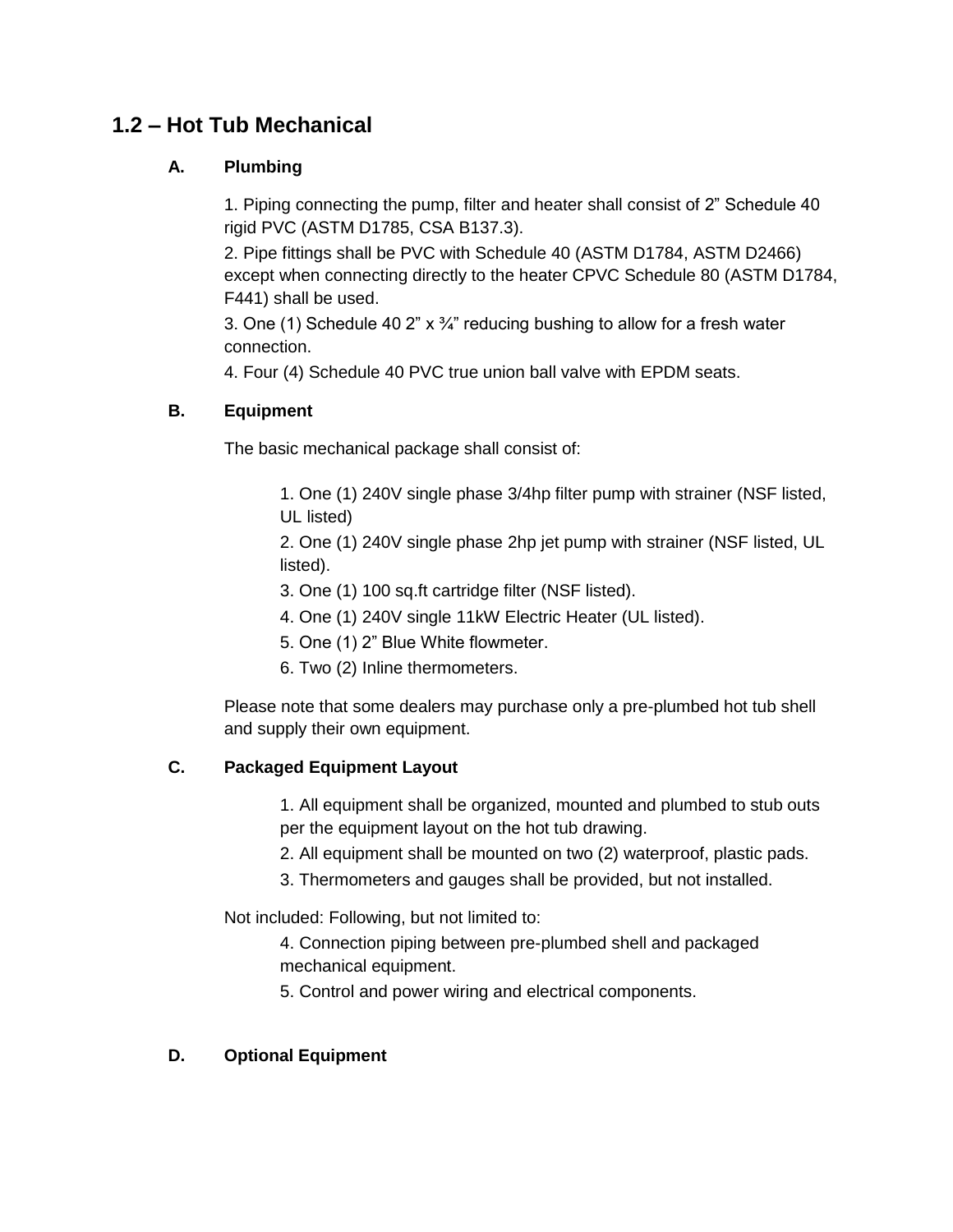The following equipment does not come standard with the hot tub mechanical package and may be purchased/upgraded at additional cost.

1. Pumps and heater may be upgraded to 208V or 575V 3 Phase equipment (12kW heater).

- 2. Chemical control system.
	- A. One (1) Pool Link 103 chemical controller (ETL listed).
	- B. One (1) probe chamber.
	- C. One (1) pH probe.
	- D. One (1) ORP probe.
	- E. One (1) piston style flow switch.
	- F. One (1) Fixed Rate Peristaltic Feed Pump for acid feed (UL listed).
	- G. One (1) Acid holding tank with lid.
	- H. One (1) Erosion Feeder (NSF listed).
	- I. One (1) ½" 120V/60Hz N/C brass solenoid valve with Viton seals.

3. Add second Fixed Rate Peristaltic Feed Pump and a chemical holding tank for liquid sanitizer.

- A. Removes Erosion Feeder
- B. Removes solenoid valve.
- 4. Emergency push/pull switch.
	- A. One (1) N/O contact block.
	- B. One (1) N/C contact block.
	- C. One (1) push/pull button.
- 5. AV Alarm (flashing beacon with horn).
- 6. Low voltage spa light with install.
	- A. 12V Spa light (UL listed).
	- B. 300-watt safety transformer, 120V input to 12V output (CSA certified for Canada and US).

7. United Electric Company B54-103 external high limit temperature switch (UL, CSA, CE listed).

- A. Adjustable from 0 to 225 F.
- B. Includes stainless steel thermal well.
- 8. Top Mount 24" Sand Filter.
	- A. Includes sand.